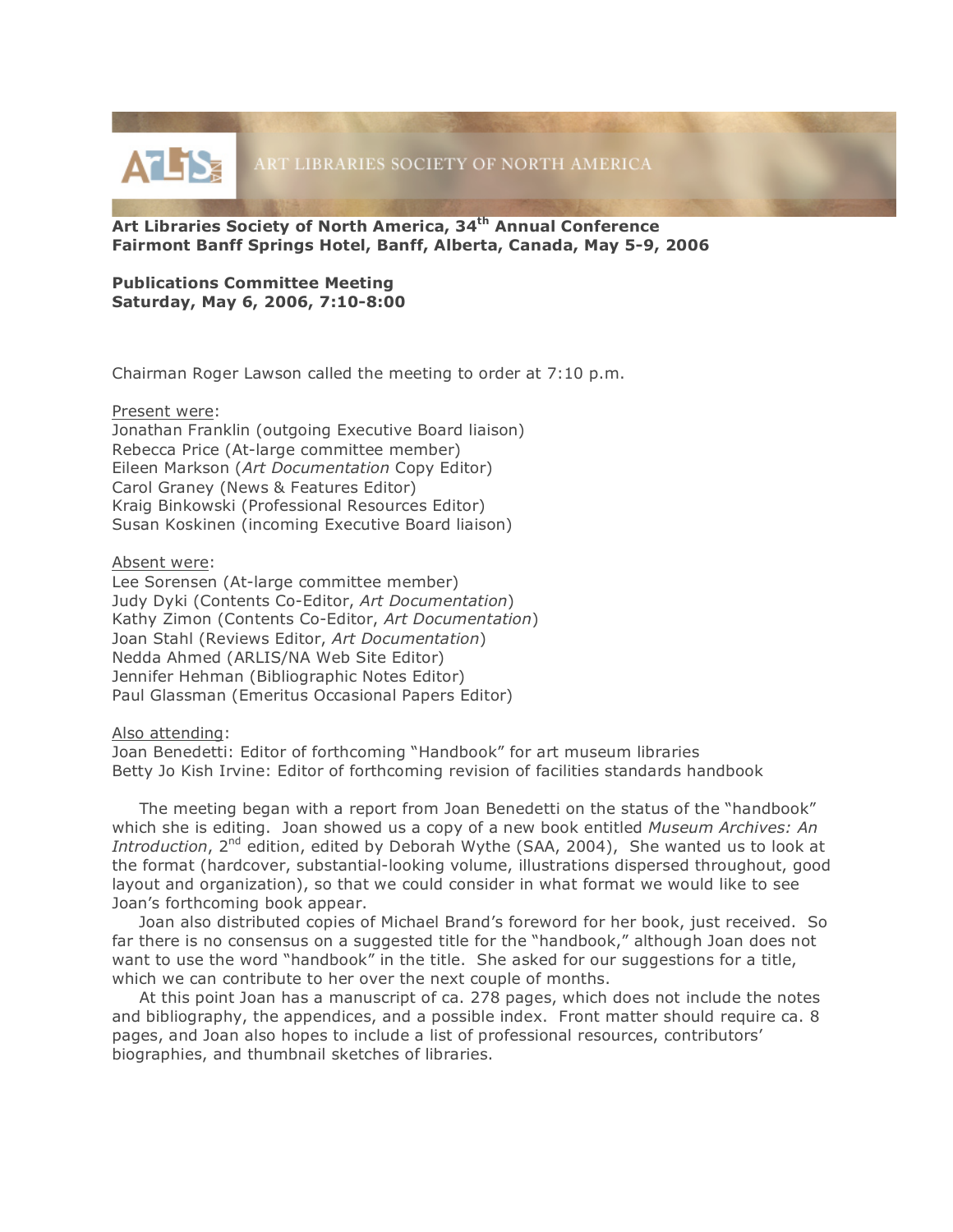Roger reported that a contract for this "handbook" has just been signed with Scarecrow Press, but so far nothing about specifications has been decided. Scarecrow will assume the work and costs of design and production. Joan hopes to have the book completed in Fall 2006, possibly for publication in Spring 2007.

B.J. Irvine updated us on plans for a revision of her *Facilities Standards for Art Libraries and Visual Resources Collections* / Art Libraries Society of North America **;** Englewood, CO: Libraries Unlimited, 1991. The question was asked as to whether we can be released from any obligation to Libraries Unlimited. B.J. replied that ARLIS/NA holds the copyright on this title, so we legally have a right to publish the new edition. However, out of courtesy, B.J. thinks we should let Libraries Unlimited know that we are planning the new edition.

B.J. will revise everything she was principally responsible for in the first edition, and Erika Dowell will redo the bibliography. The Visual Resources field has changed dramtically due to technological advances. Eileen Fry has agreed to work on this material with a coworker not yet chosen. B.J. will begin working on the book in Fall 2007, and Erika Dowell is able to begin sooner than that. B.J. said that there is no point in redoing the original survey, because the parameters have not changed, but more current sample reports are needed, which she will do. Rebecca Price agreed to help in this work.

Roger said that we will have to find a publisher for this revised edition; Scarecrow Press may be interested. The book should be in hardcover, since it is of international interest and should look impressive. ARLIS/NA will receive any royalties from sales of the book.

Roger reported on the EBSCO arrangement for the online version of *Art Documentation*. Sixty per cent of the backfile has been scanned, although still missing are some issues from the 90s. Some members at the meeting thought they could supply those. The Fall 2005 issue has already been scanned.

Carol Graney will circulate a report about online publications to the Publications Committee.

One of our goals is the development of functionality in the membership directory database, with more interactivity. For example, members might be able to update their own records. No decisions have been reached yet on how to accomplish this goal.

Jonathan reported to us on four issues sent to the Publications Committee from the preconference meeting of the Executive Board. We are asked to:

1) Submit initiatives for 2006-07 in line with the strategic plan for the postconference Board meeting; these are to be transmitted to the Board via Sue Koskinen, incoming Board liaison to the Publications Committee.

2) Work with the Professional Development Committee to produce a content development and dissemination plan for the mentoring initiative workshop DVD (Workshop 7, which took place at the Banff conference on Friday, May 5). The contact person is Heidi Hass. This needs to be ready by September 1, 2006, for the mid-year Board meeting.

3) Obtain HTML files for previous and present conference Web sites (Los Angeles, Baltimore, New York, Houston, Banff) and move them to the ARLIS/NA Web site by July 1, 2006. This is an archiving issue, although we are not following standard archival practice. The question concerns whether this will be done locally, or to a standard format on the ARLIS/NA Web site.